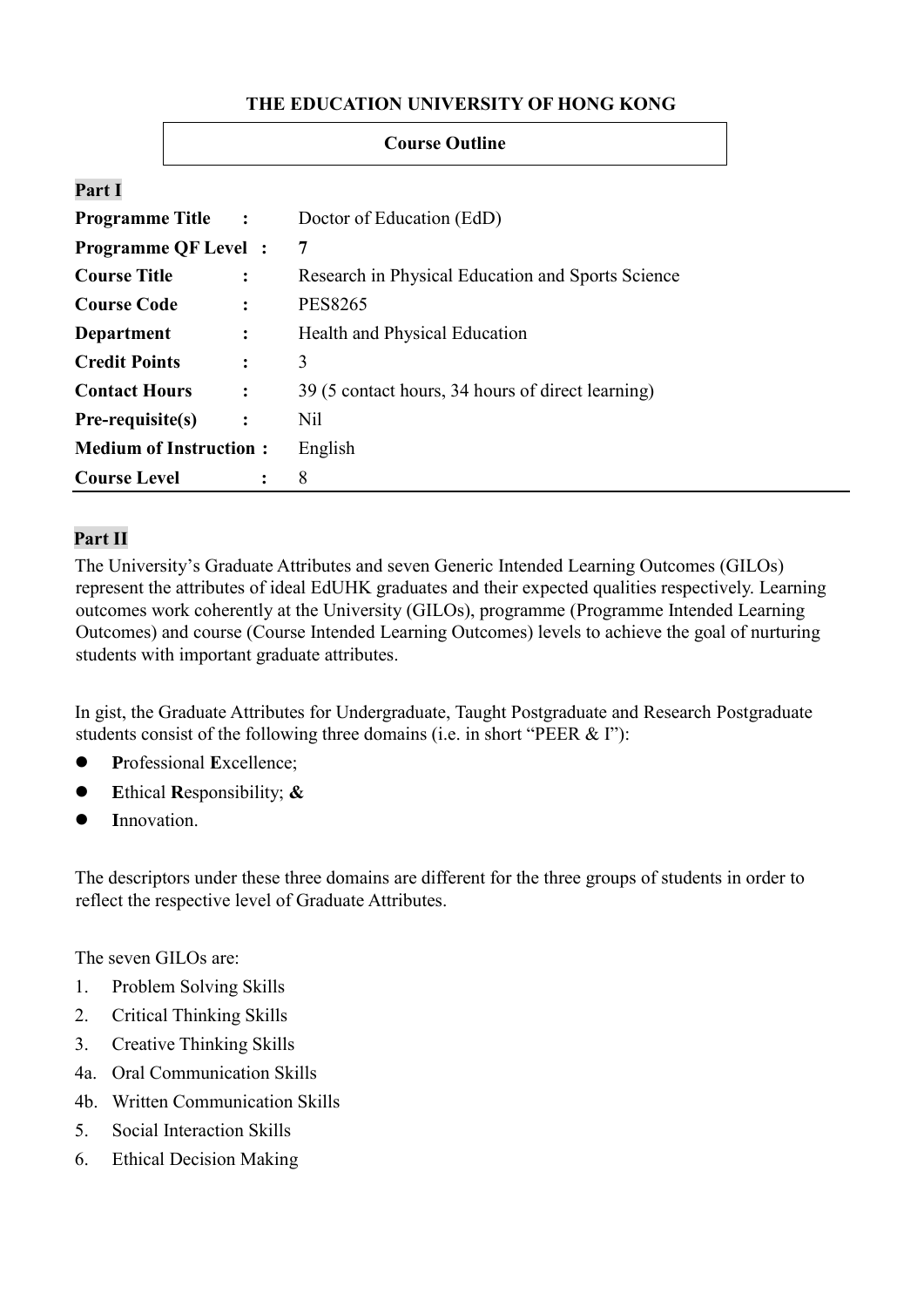### 7. Global Perspectives

## **1. Course Synopsis**

The primary aim of the course is to educate students to become leaders in respective fields of physical education and sports science with the emphasis of research-informed and thorough understanding, inquiry and practices at critical and advanced level. Following this philosophy, various types of advanced design and analysis methods used in sports science and physical education research will be introduced. These include both laboratory-based and field-based research paradigms, which underpin contemporary physical education and sports science. As the methods to be described are at advanced level, the course can be considered a direct extension of the course in physical education research in the MEd programme.

# **2. Course Intended Learning Outcomes** (CILOs)

*Upon completion of this course, students will be able to:*

- CILO<sup>1</sup> demonstrate an in-depth knowledge of how research and thorough inquiry can lead curriculum development and innovative practices in physical education and sports science and how to facilitate a culture of research within respective fields.;
- CILO<sup>2</sup> critically appraise current global and local physical education and sports science research and assess the level of evidence as well as limitations commonly found;
- $\text{CILO}_3$  understand the logic and arguments as well as research ethics on how to choose the most appropriate design, including both laboratory-based and field-based designs, for physical education and sports science research;
- CILO<sup>4</sup> choose the most appropriate analytic methods for research in physical education and sports science;
- CILO<sup>5</sup> organize, interpret and report data from physical education and sports science research.

# **3. Content, CILOs and Teaching & Learning Activities**

| <b>Course Content</b>                     | <b>CILOS</b>                | <b>Suggested Teaching &amp; Learning Activities</b> |
|-------------------------------------------|-----------------------------|-----------------------------------------------------|
| 1. Introduction to sports science and     | C <sub>LO<sub>l</sub></sub> | To be prescribed by individual lecturers.           |
| physical education research; and how the  |                             |                                                     |
| research improves conceptual              |                             |                                                     |
| understanding and practices of respective |                             |                                                     |
| fields. The mechanisms and techniques by  |                             |                                                     |
| which physical education and sports       |                             |                                                     |
| science concepts and practice can be led  |                             |                                                     |
| by research will also be discussed.       |                             |                                                     |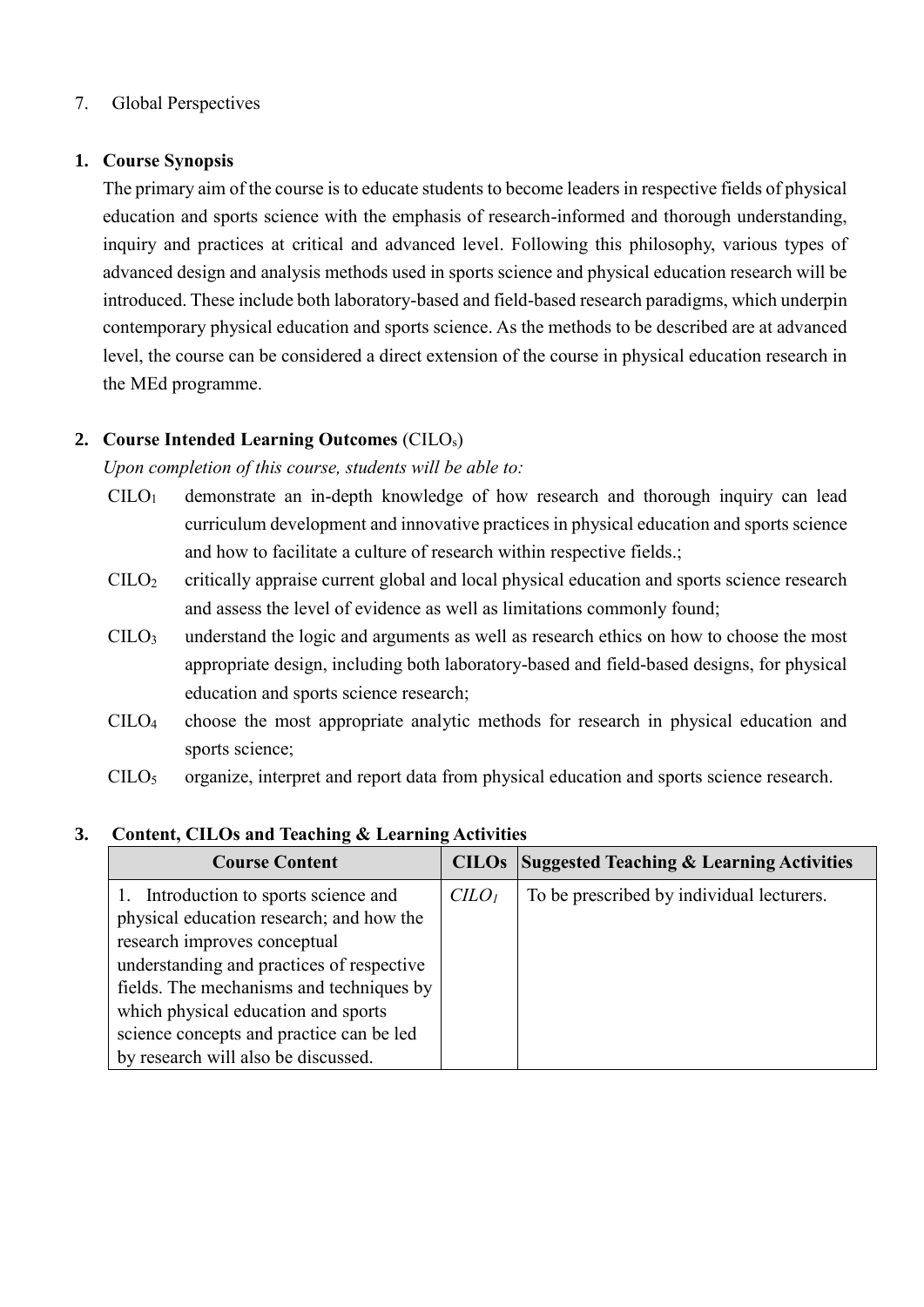| 2. Critical appraisal methods of research<br>in physical education and sports science,<br>especially those related to elements<br>involving time, space, equipment,<br>teacher/student or coach/athlete climate<br>and teaching/coaching and learning<br>behaviours etc. | C <sub>L</sub> O <sub>2,3</sub> | To be prescribed by individual lecturers. |
|--------------------------------------------------------------------------------------------------------------------------------------------------------------------------------------------------------------------------------------------------------------------------|---------------------------------|-------------------------------------------|
| 3. Research designs useful for<br>identifying issues, problems and research<br>ethics in physical education and sports<br>science.                                                                                                                                       | C <sub>LO<sub>3</sub></sub>     | To be prescribed by individual lecturers. |
| 4. Laboratory-based and field-based<br>research methods commonly used in<br>sports science and physical education.                                                                                                                                                       | C <sub>LO</sub> <sub>2,4</sub>  | To be prescribed by individual lecturers. |
| 5. Data analysis and report techniques<br>useful for analysing sports science and<br>physical education research data.                                                                                                                                                   | $C$                             | To be prescribed by individual lecturers. |
| Common limitations found in sports<br>6.<br>science and physical education research.                                                                                                                                                                                     | CLO <sub>2,3</sub>              | To be prescribed by individual lecturers. |

## **4. Assessment**

|     | <b>Assessment Tasks</b>                                                                                                                                           | Weighting $(\% )$ | <b>CILO</b>                   |
|-----|-------------------------------------------------------------------------------------------------------------------------------------------------------------------|-------------------|-------------------------------|
| (a) | Literature review on a selected topic in sports science<br>or physical education (1000 words)                                                                     | 25                | CLO <sub>1,2</sub>            |
| (c) | Design, by writing a proposal, a research project in<br>sports science or physical education through critical<br>appraisal of research methodologies (1500 words) | 60                | CLO <sub>1, 2, 3, 4, 5</sub>  |
| (d) | Oral presentation of the project in Item $#(b)$ above                                                                                                             |                   | CILO <sub>1, 2, 3, 4, 5</sub> |

# **5. Required Text(s)**

Nil

# **6. Recommended Readings**

Armour, K. (2011) *Sport Pedagogy: An Introduction for Teaching and Coaching*. Routledge.

- Curriculum Development Council and Hong Kong Examinations and Assessment Authority (2007). *Physical education curriculum and assessment guide. (Secondary 4-6).* Hong Kong: Government Logistic Department.
- Darst, P.W, Zakrajsek, D.B., Mancini, V.H.(Eds) (1989). *Analyzing physical education and sport instruction,* Champaign Illinois: Human Kinetics.